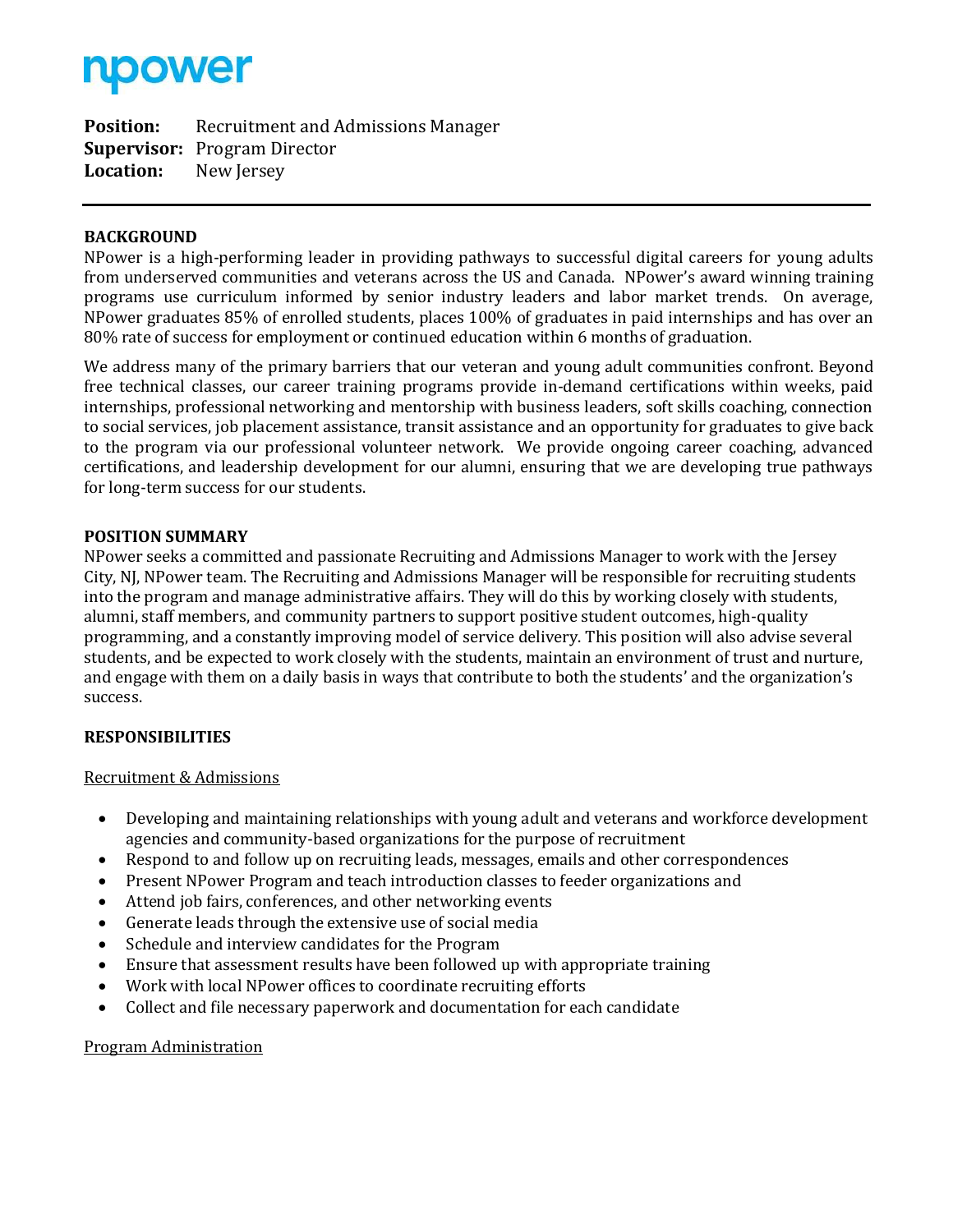

- Participate in regional and office events such as orientation, graduation, site visits, mock interviews, etc.
- Provide support as needed to employer services and social support services
- Input and maintain student information in Salesforce
- Provide management with Salesforce reports as needed
- Assist with data collection and tracking- including income, education status and program surveys
- Assist with professional development of students
- Assist Program Director with managing office, classroom and staff
- Manage office inventory
- Provide feedback for Staff Evaluations when required
- Handle all disciplinary actions for students including meetings for warnings, performance agreements, and suspensions. Assist Program Director with dismissals and withdrawal process, documentation, and meetings when required

# **POSITION QUALIFICATIONS**

At minimum one of the following must be met:

- A two-year degree with 4 years of experience in at least one of the following areas: workforce, recruitment/admissions or training and development experience
- A four-year college degree with 2-3 years of experience in at least one of the following areas: workforce, student recruitment, admissions or workforce training and development experience
- experience with young adult workforce development programs a plus
- Must have a valid driver's license and able to travel throughout the state (approximately 25%)

## **Skills Needed:**

- A passion for helping people grow, develop themselves, and better their lives and their community
- A professional role model with the ability to motivate students to actively participate and engage in learning professional skills and develop habits that meet the needs of internship partners and employers
- Strong business development, interpersonal and communication skills with excellent attention to detail/follow through
- Well-organized, motivated individual, with excellent communication (oral, written, and listening) skills
- Experience with public speaking
- Technology background and experience with Salesforce (preferred)
- Must be detail orientated, have excellent follow through, and work well in team-based, entrepreneurial, and diverse environment
- Experience conducting analytical research and creating reports
- Experience in one or more of the following fields helpful but not required: workforce development, recruiting, education, youth development, human potential, human resources, IT staffing, or social services

## **COMPENSATION:**

Commensuratewithexperience

**HOW TO APPLY**